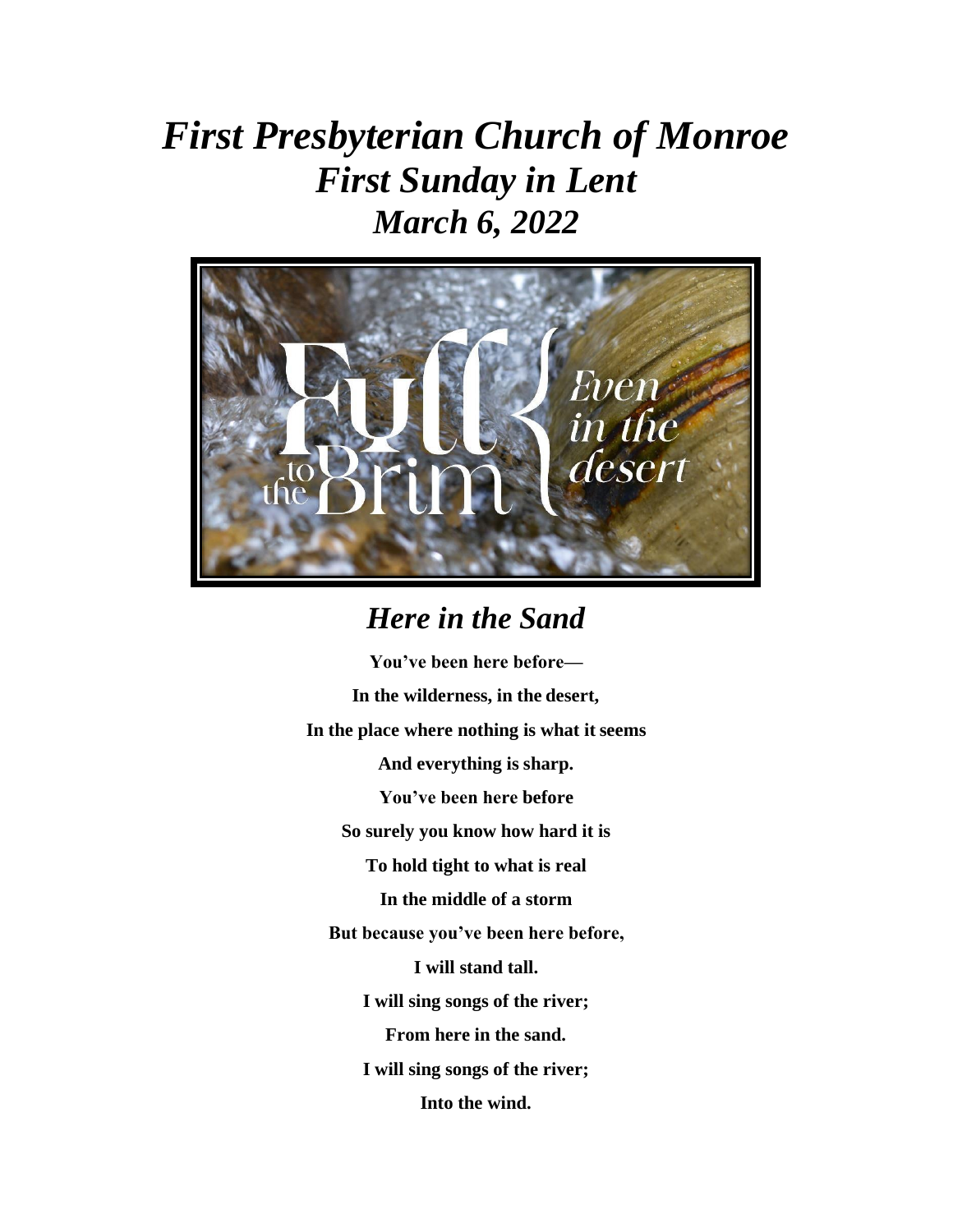

#### God loves the real you—the messy, authentic, honest you.

God, I am so used to putting on a filter. I slide into different versions of myself based on the room I'm in, but I don't want to do that with you. I want to bring my full self, the one you created. Give me the strength to pull back the *layers. Give me the strength to bring exactly who I am to you, knowing it is more than enough. Amen.*

# **Prelude Welcome**

#### **\*Hymn** *"God IsHere Today/Dios esta aqui" GTG 411*

*Dios es-ta a-qui* **God is here today;** *tan cier-to co-mo el ai-re que res-pi-ro* **as certain as the air I breath** *tan cier-to co-mo la ma-na-na se le-van-ta* **as certain asthe morning sun that rises,**  *tancier-to co-mo que le can-to y me pue-de o-i*  **as certain when Ising you'll hear my song.**

### **Call to Worship** Charlotte Frary

Jesus went to the mountaintop to pray. **Jesus went into the city to heal.** Jesus walked to Samaria to extend love. **Jesus went to the water's edge to teach.**  Jesus went to places of peace and connection, **but Jesus also went to the wilderness.** There is nowhere we can go that God does not walk with us. **We are in God's house. Let us worship Holy God.**

### **Call to Confession**

**Prayer of Confession**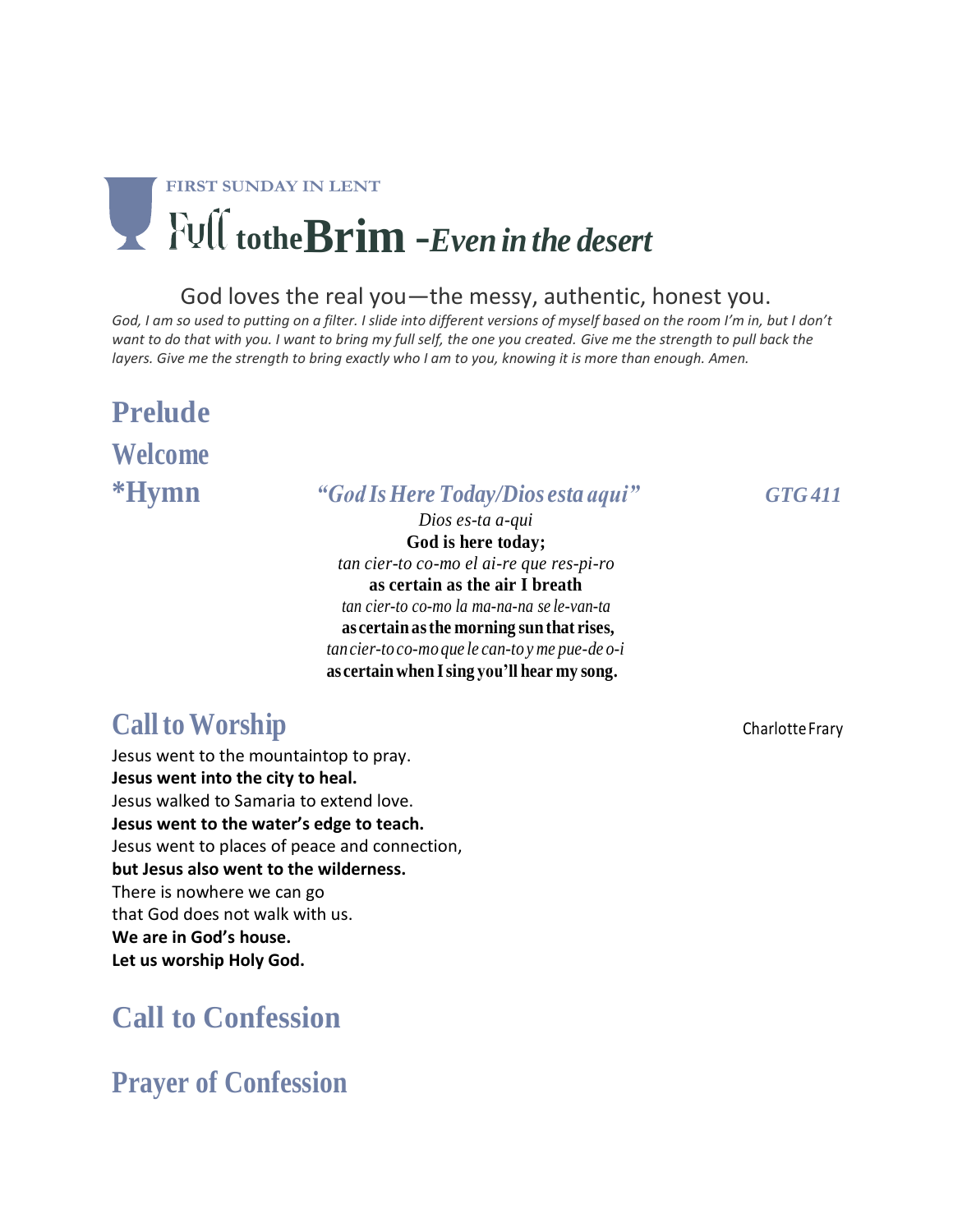Holy God, when we think that expansive life is about power— **Teach us a new way.** Gracious Creator, when we think that expansive life is about material wealth— **Teach us a new way.** Gracious Author, when we think that expansive life is about control— **Teach us a new way. Teach us to live as you live. Teach us to love as you love. Forgive us when we don't.**

**Gratefully we pray, amen.**

### **Words of Forgiveness**

Siblings in Christ, no matter how many times we mess up, no matter how far we wander, no matter how lost we feel, God's grace is full to the brim. It overflows in desert places. It finds us where we are and it covers us in mercy.

Hear and believe this good news— **God's love is overflowing. We are drenched in mercy. Thanks be to God.**

#### *"My Soul is At Rest"*

*"My soul is at rest in God alone; my salvation comes from God."*

#### **Prayer for Illumination** Charlotte Frary

God of the wilderness places in our lives, it can be hard to hear you in the desert. It can be hard to hear you in the city, in the midst of our calendar reminders, rush-hour traffic, and notification alerts. It can be hard to hear you, so we ask: make everything quiet. Pause the chaos. Still the rushing. Ease our racing thoughts. Give us ears to hear your Word for us today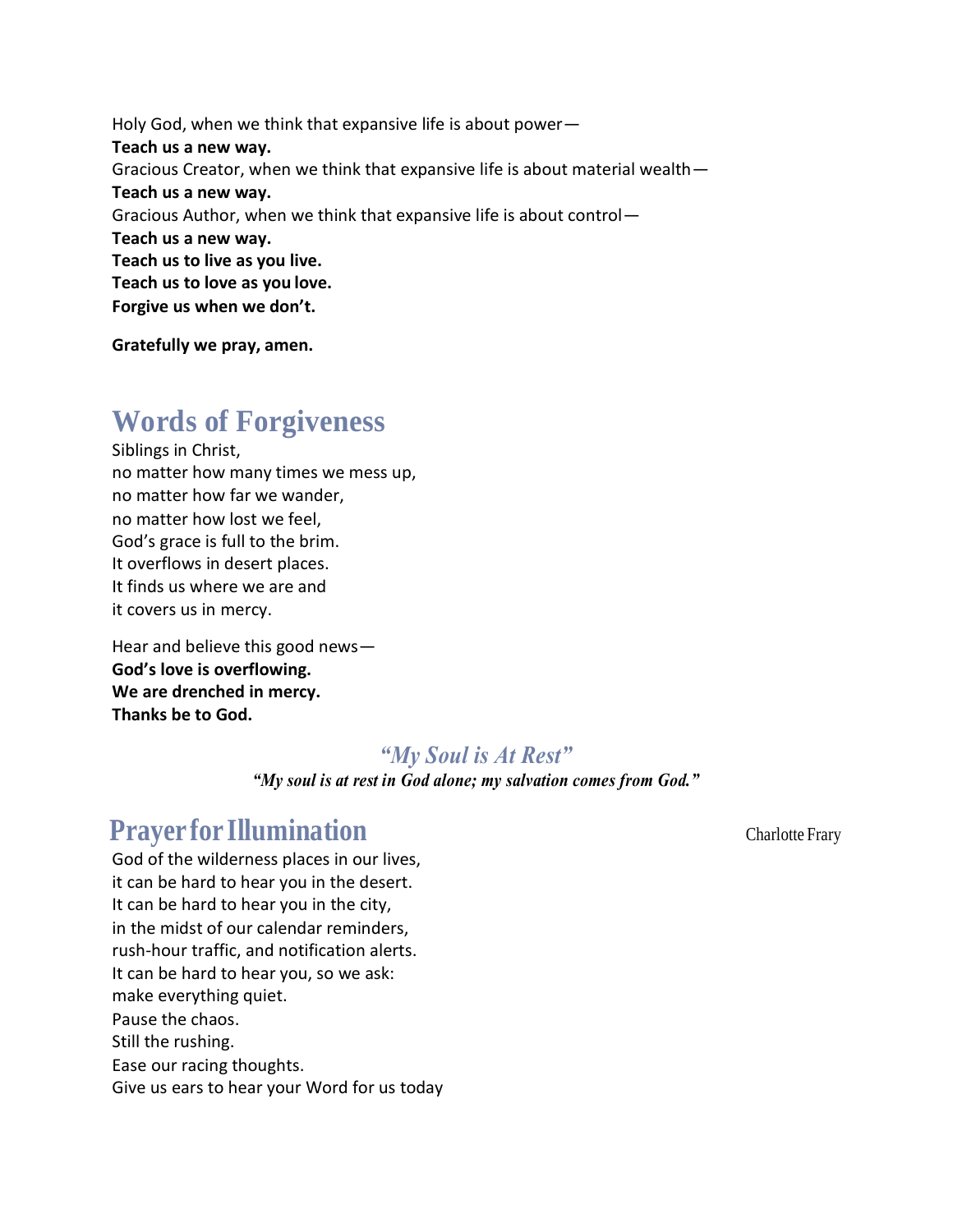which promises that even in the desert you are full to the brim. We are listening. We ache for your good news. Gratefully we pray, amen.

### **Scripture**

Deuteronomy 26:1-11 Charlotte Frary Psalm91:1-2,9-16 Charlotte Frary Luke 4: 1-13 Rev.Dr. Doris Chandler

### **Sermon** Rev. Dr. Doris Chandler **Time of Reflection**

### **Affirmation of Faith**

We believe God is love. **We believe God's love is overflowing.** We believe Jesus is a river. **We believe that river is running toward us.** We believe the Holy Spirit is a vessel. **We believe that vessel holds mercy for you and for me.** We believe the wilderness is real. **We believe the desert islonely.** We believe that Jesus has been there. **We know that we do not walk alone.**  Even in the desert, **we are loved.** Even in the desert, **God is with us.**  Even in the desert, **this love overflows.**  Thanks be to God, **amen.**



**\*Hymn "Even in the Desert"**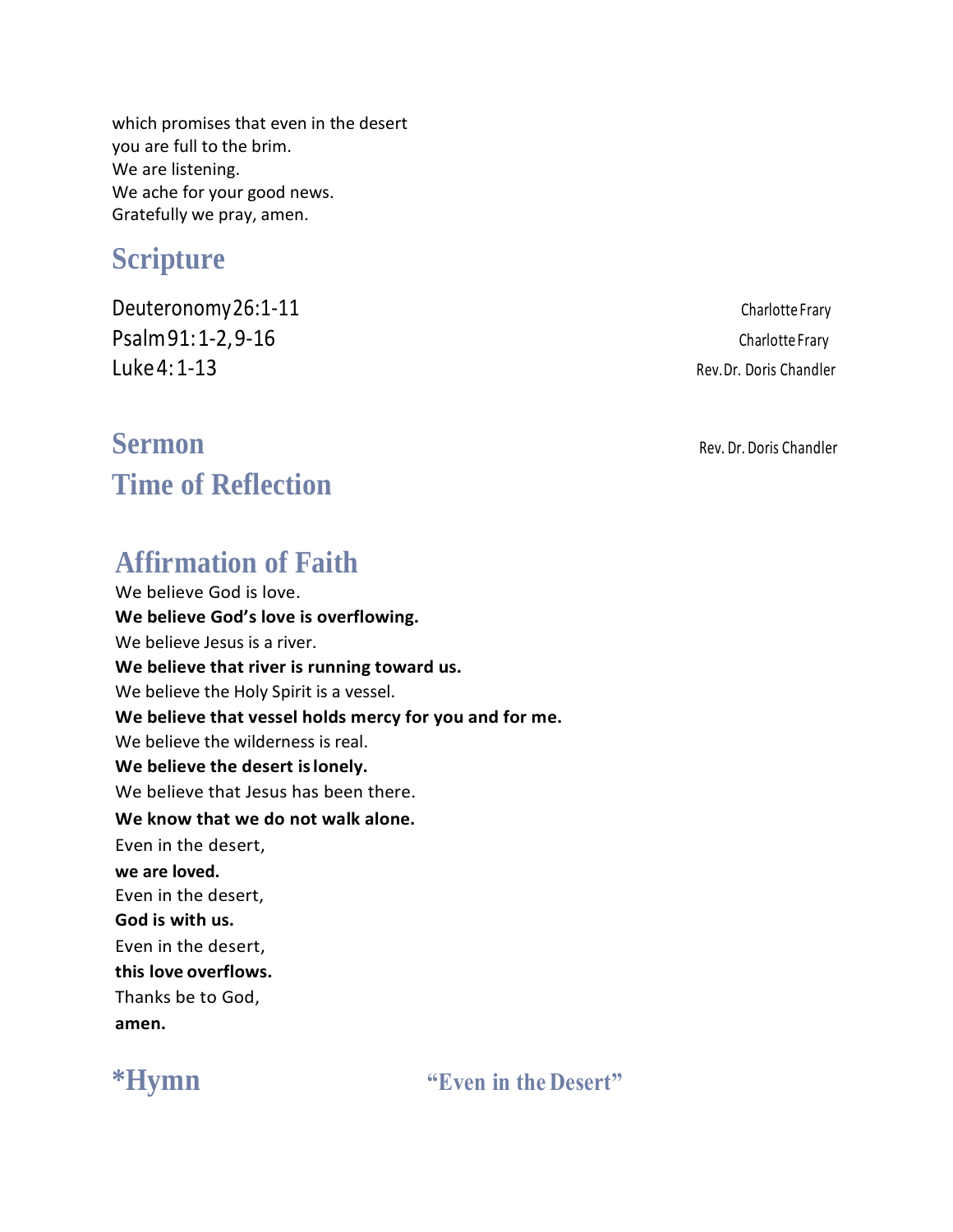## **Call to Offering \*Doxology** GTG606

Praise God, from whom all blessings flow. Praise God, all creatures here below. Praise God, above ye heavenly host; Praise Father, Son and Holy Ghost. Amen.

**Prayers of the People The Lord'sPrayer \*Hymn "O Lord, You Were Sent"** GTG 411

Rev. Dr. Doris Chandler

**Benediction**

### **Postlude**

*\*All who wish to do so may stand*

*Words/images are signposts that point us to God; yet these words/images are not God. Realizingwords have power, every effort ismade to use inclusive, expansive language forGod. You are invited to substitute word/images that are most comfortable for you during this time of worship.*

*A special welcome to our guests. Your presence among us is a gift to our beloved community. We trust Godwill draw you back to God's home—here at First PresbyterianChurchofMonroe.*  Would you give us the privilege of connecting with you by signing a pew card and placing it in *the offering plate?*



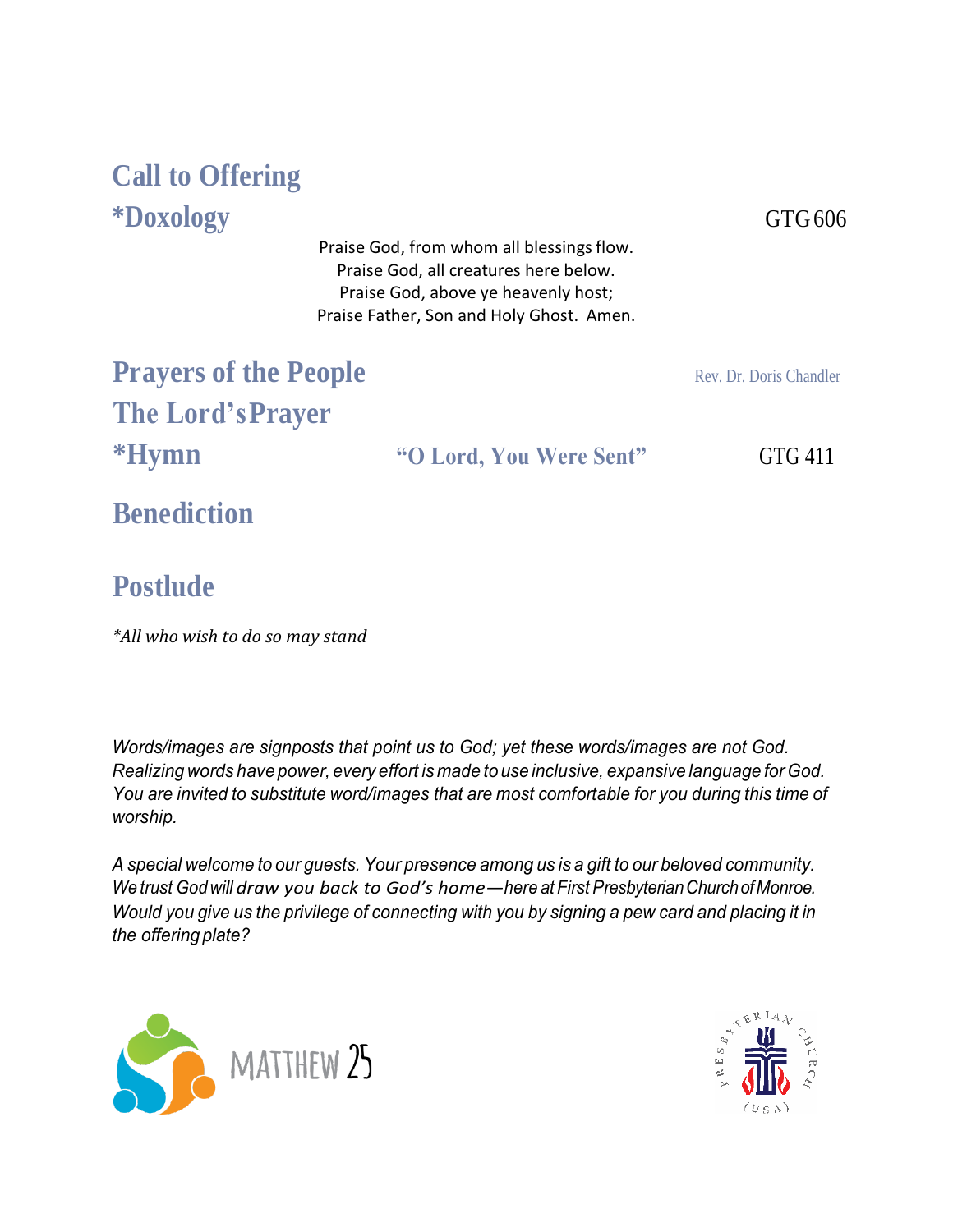#### **Attributions**

Cover Image used with permission: sanctifiedart.org

Excerpt from *"Here in the Sand"* used with permission: Written by: Rev. Sarah Speed| sanctifiedart.org "*God loves the Real You*" Prayer used with permission. Written by: Rev. Sarah Speed| sanctifiedart.org Liturgy used/adapted with permission. Written by: Rev. Sarah Speed| sanctifiedart.org

#### **Music**

"God Is Here Today". GTG 411. TEXT: Raúl Galeano, 1976; trans.; C. Michael Hawn, 1998; trans. © 1999 Choristers Guild; MUSIC (DIOS ESTÁ AQUÍ, Irregular): Raúl Galeano, 1976; arr. C. Michael Hawn and Arturo González, 1999; arr. © 1999 Choristers Guild. Words andmusic used with permission underONE LICENSE #A- 737704 Allrights reserved. Permission to podcast/stream obtained from ONE LICENSE, License #A-737704. All rights reserved.

"Even in the Desert". Hymn inspired by A Sanctified Art's "Full to the Brim. Words: Stephen M. Fearing (2021) Tune: ARNSBERT (6.6.8.6.6.8.3.3.6.6)*.* Used with permission. "Copyright 2021 Stephen M. Fearing | [www.stephenmfearing.com"](http://www.stephenmfearing.com/)

"My Soul is at Rest",GTG 843. TEXT: TaizéCommunity, 1984. MUSIC:Jacques Berthier, 1981. Text and Music © 1991 Les Presses de Taizé, GIA Publications, Inc. Words and music used with permission under ONE LICENSE #A-737704 All rights reserved. Permission to podcast/stream obtained from ONE LICENSE, License #A-737704. All rights reserved.

"Praise God from Whom All Blessings Flow". GTG 606. TEXT*: Thomas Ken, 1695, 1709.* TEXT and MUSIC are public domain.

"OLord, You Were Sent". Tune: TraditionalAmericanmelody ("How Firma Foundation"). Text:Copyright© 2000 by Carolyn Winfrey Gillette. All rights reserved. Used with permission.

#### **FPC Monroe Worship Team**

Rev. Dr. Doris Chandler, Pastor Rob Edwards, Director of Music Isaac Fankhauser, Sound Team Randy Stiffler, Sound Team Charlotte Frary, Liturgist